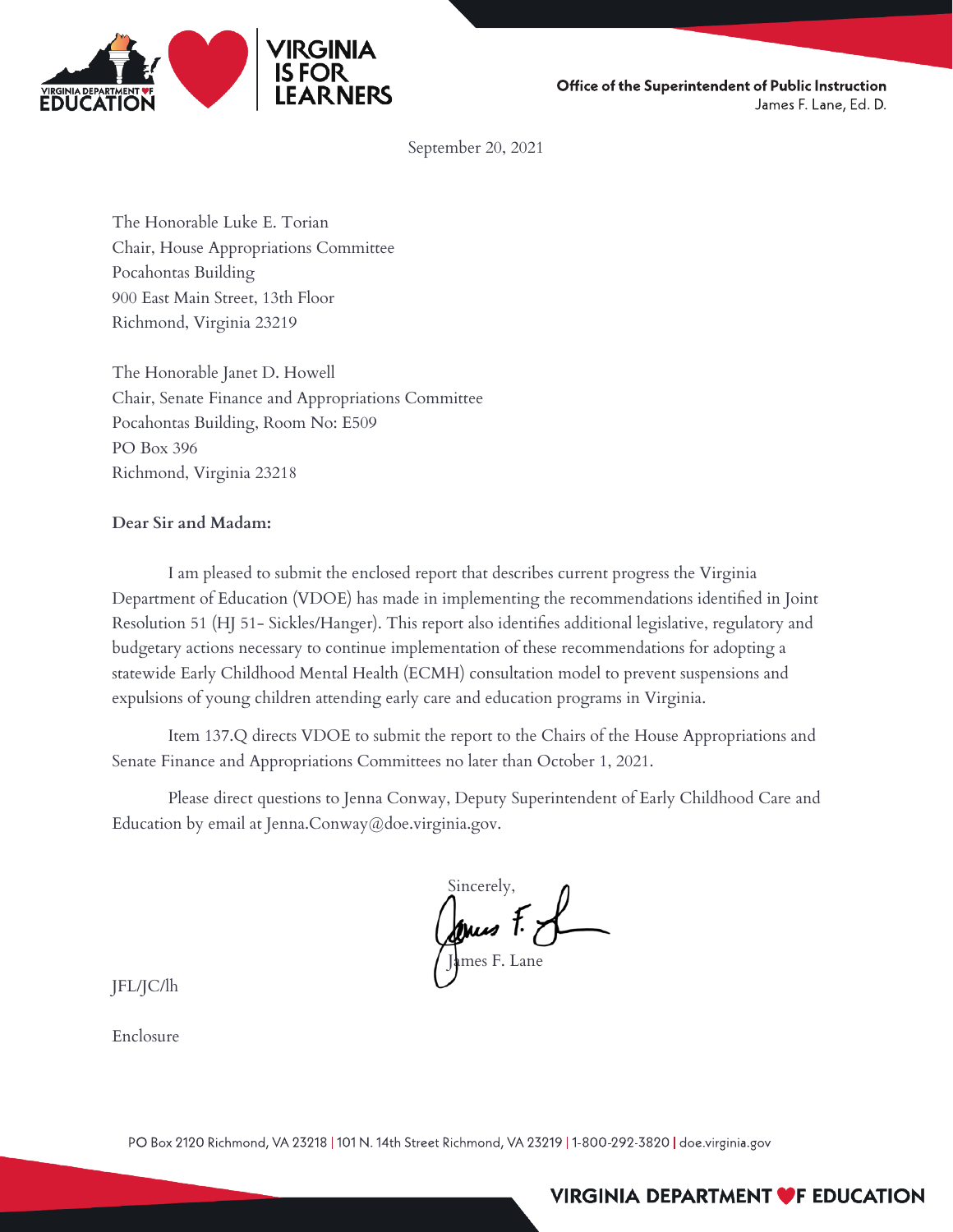# **House Joint Resolution 51 (HJ51) Feasibility Study of Developing an Early Childhood Mental Health Consultation Program: Status Report for the Chairmen of House Appropriations and Senate Finance Committees**

Acknowledgements:

This report was prepared jointly by the University of Virginia's Center for Advanced Study of Teaching and Learning (UVA CASTL) and the Virginia Department of Education by funding provided through the federal Governor's Emergency Education Relief (GEER) Fund. The Early Childhood Mental Health Consultation pilot is being implemented by UVA CASTL and the Virginia Infant & Toddler Specialist Network.

Correspondence concerning this report should be addressed to Jenna Conway at [Jenna.Conway@doe.virginia.gov](mailto:Jenna.Conway@doe.virginia.gov)



**SCHOOL** of **EDUCATION** and HUMAN DEVELOPMENT CASTL

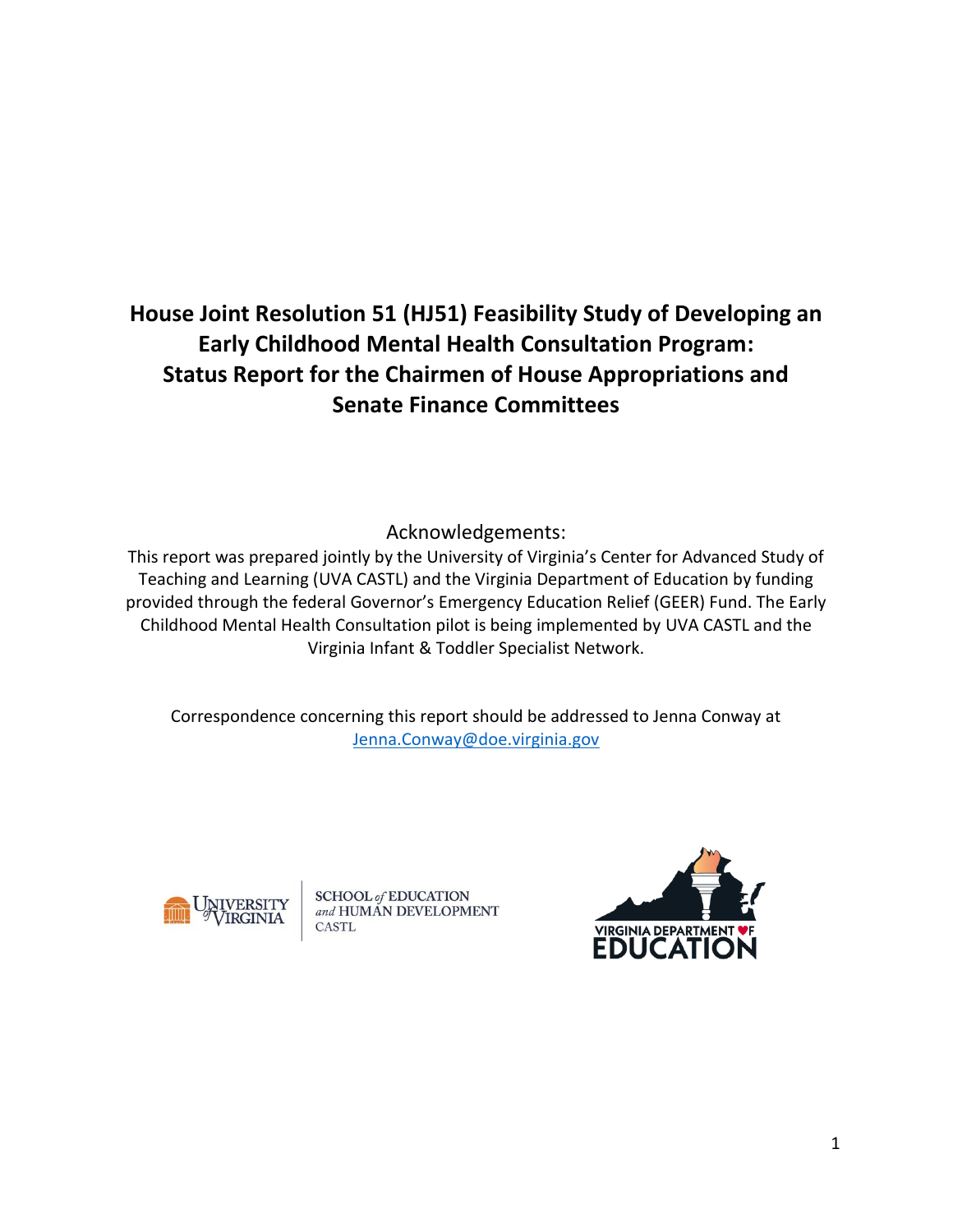#### **Introduction**

Almost all young children struggle to manage their emotions and behaviors at one time or another as they learn how to express their emotions, engage in appropriate behaviors, and make social connections with adults and other children. As a result, challenging behavior occurs frequently in early childhood settings, and this is expected developmentally. When teachers form strong and positive connections with students and their families and provide high-quality learning experiences, most children develop social-emotional and behavioral regulation skills (i.e., the challenging behavior does not persist). However, without these high-quality learning experiences and support from teachers, children's social-emotional and behavioral challenges may escalate, potentially resulting in suspension, expulsion, or other forms of exclusionary discipline. The use of suspension and expulsion in preschool, much like in K-12 education, is inequitable. Children with mental health issues and behavior problems, Black children, and boys are at an especially heightened risk of being disciplined through these exclusionary practices in early childhood.

To explore how Virginia's early childhood system can better meet young children's socialemotional and behavioral needs, [House Joint Resolution 51](https://lis.virginia.gov/cgi-bin/legp604.exe?201+ful+HJ51ER+pdf) (HJ51) was passed by the Virginia General Assembly in the 2020 legislative session. This legislation tasked a workgroup—led by the Virginia Department of Education (VDOE), the Virginia Department of Social Services (VDSS), and the Virginia Department of Behavioral Health and Developmental Services (VDBHDS)—with studying the feasibility of adopting a statewide Early Childhood Mental Health (ECMH) consultation model to prevent suspensions and expulsions of young children attending early care and education programs in Virginia. During the fall of 2020, VDOE, VDSS, and VDBHDS convened a workgroup of 55 members to contribute to the HJ51 feasibility study. Workgroup members were tasked with studying effective models of ECMH consultation, identifying funding streams that Virginia could access to support statewide implementation of ECMH consultation, identifying the appropriate state agency to oversee ECMH consultation, understanding ECMH workforce issues, and ultimately providing recommendations for implementing and scaling an ECMH consultation program.

The HJ51 feasibility study occurred amid an unprecedented health and economic crisis. The COVID-19 pandemic has put significant stress on teachers, families, and children—particularly among communities with access to the fewest resources. Parents and caregivers lost jobs, and some children lost loved ones. Young children's daily routines, connections with teachers and peers, and social experiences have been upended. Teachers are working under extremely difficult circumstances and may be experiencing loss themselves. These stressors may elevate the risk for exclusionary discipline in early childhood programs, making the work of HJ51 very timely for the current context.

VDOE submitted the [HJ51 report](https://rga.lis.virginia.gov/Published/2021/HD3) to the Governor and General Assembly in December 2020. This report established the statewide support, need, and research-base for a ECMH consultation program in Virginia and specifically cited the importance of ECMH consultation as a support for teachers and children during COVID-19 and beyond. Readers are encouraged to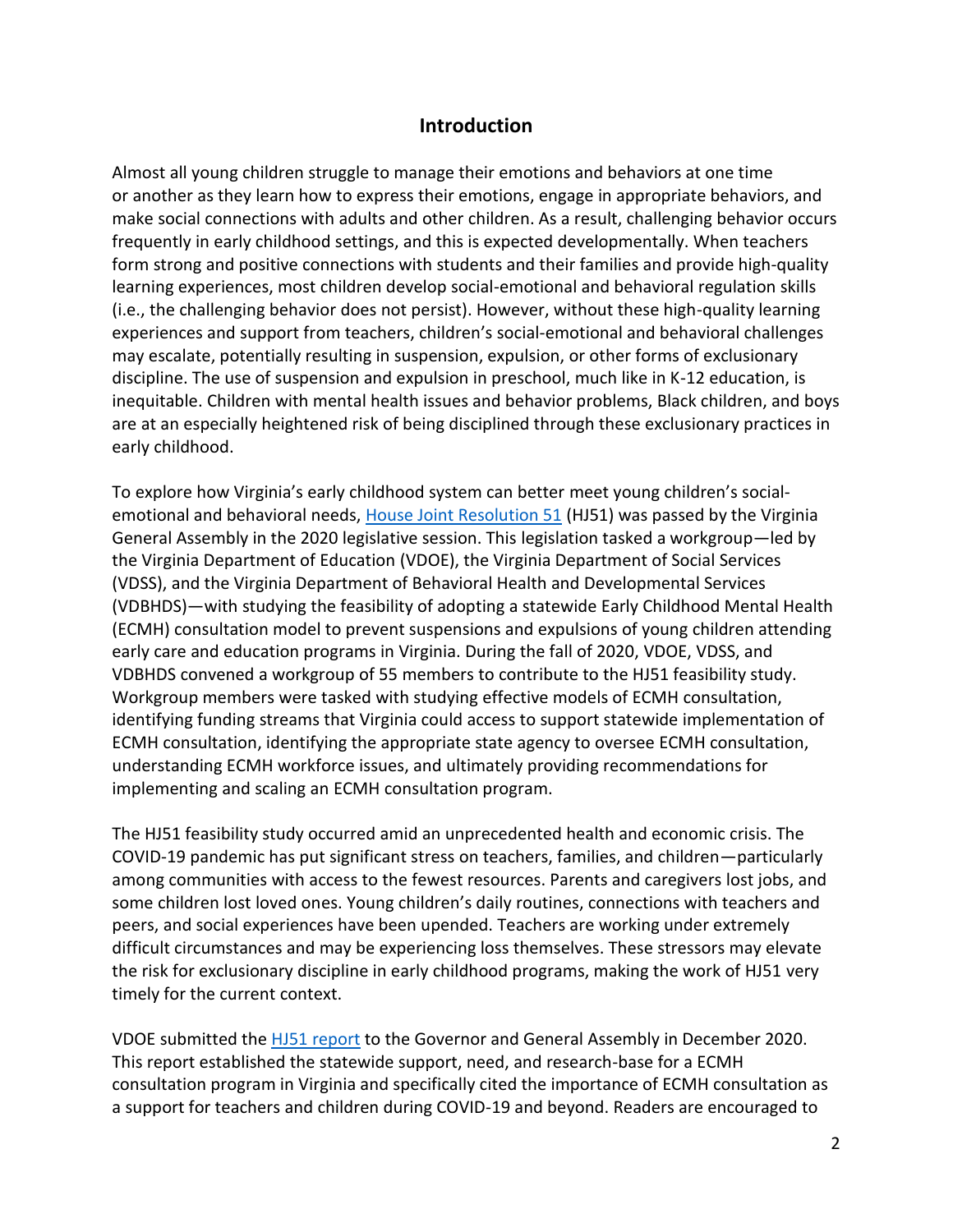review the report to fully understand the process and recommendations. Workgroup members made recommendations around six key areas:

- 1. Developing an ECMH Consultation Program,
- 2. Building a Qualified Early Childhood Workforce, including ECMH Consultants,
- 3. ECMH Consultant Qualifications and Competencies,
- 4. Building the Infrastructure to Implement a Statewide ECMH Consultation Program,
- 5. Funding an ECMH Consultation Program Within a Fully Implemented Pyramid Model System, and
- 6. Evaluating the Impact of an ECMH Consultation Program

The current report describes progress the VDOE has made in implementing the recommendations identified in HJ51 and identifies additional legislative, regulatory, and budgetary actions necessary to continue implementation of these recommendations.

# **Progress in Implementing Recommendations from HJ51**

VDOE allocated federal relief dollars to fund a pilot study of ECMH consultation in early childhood classrooms during the 2021 to 2022 school year with goal of supporting teachers and children as they begin to return to more typical learning environments after a period of considerable disruption due to the pandemic. This pilot study brings together two partners— Child Development Resources' Virginia Infant & Toddler Specialist Network (ITSN) and the University of Virginia's Center for Advanced Study of Teaching and Learning (UVA CASTL)—to design, implement, and evaluate an ECMH consultation model for children from birth to five in one region of the state. ECMH consultation services will begin in November 2021 and continue through spring 2022. For each HJ51 recommendation area, we summarize the recommendations made in HJ51, describe progress to date in implementing such recommendations through the pilot activities, and describe what will be accomplished at the end of the pilot.

#### **Area 1: Recommendations for Developing an ECMH Consultation Program**

HJ51 provided recommendations for developing an ECMH consultation program. These recommendations include beginning the ECMH consultation program by initially focusing on group-based early care and education settings serving children from birth to five (e.g., family day homes, child care centers, Early Head Start and Head Start, Virginia Preschool Initiative, Early Childhood Special Education, and private programs). In response to ongoing efforts to improve equity and the disparate impact of the COVID-19 pandemic on marginalized children and families, access to ECMH consultation should be prioritized for under-resourced and/or historically marginalized children and families attending publicly funded early education programs. Further, ECMH consultation should be situated within a multi-tiered system of supports that provides various levels of consultation, depending on teacher and child need. The model should draw from and coordinate with services that already exist in the state, including Virginia Infant & Toddler Specialist Network (ITSN) and the Advancing Effective Interactions and Instruction (AEII) Initiative at UVA CASTL. A centralized system to receive requests for ECMH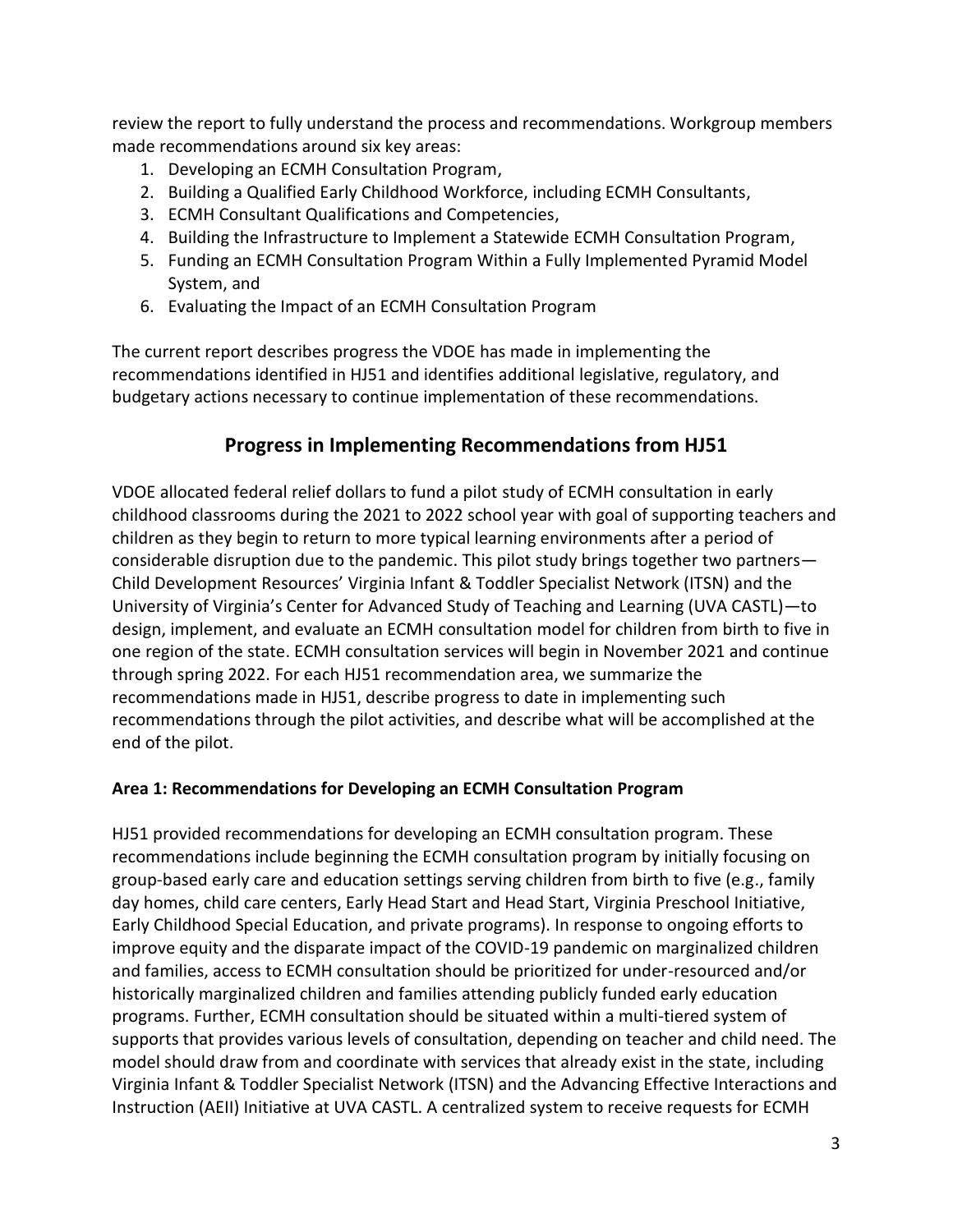consultation should be developed and include a process for gathering information to determine the level of support that is most appropriate. Finally, it was recommended that ECMH consultation services be implemented using regional networks, such that ECMH consultants serve particular regions of the state.

After completion of the HJ51 feasibility study, VDOE identified two organizations to coordinate on the design and delivery of a birth to five ECMH consultation model: ITSN and UVA CASTL. Both organizations have been delivering related services to different populations (infant/toddler and preschool, respectively). Thus, the pilot draws from existing services in the state. For the pilot, ECMH consultation services will be delivered to group-based early care and education programs, with ITSN focusing on infants/toddlers (i.e., 0-36 months) and UVA CASTL focusing on preschoolers (i.e., 37-60 months). VDOE has also determined that the pilot will occur in the greater Richmond area. VDOE, ITSN, and UVA CASTL are situating the ECMH consultation pilot within two communities previously established through the [Preschool](https://vecf.org/federal-preschool-development-grant-birth-5/)  Development Grant [B-5 regional structure:](https://vecf.org/federal-preschool-development-grant-birth-5/) Chesterfield and Henrico. A centralized system to receive referrals and requests for services is in development, likely an online form to be completed as an initial step in the process. Consultation services will begin no later than November 1, 2021.

The proposed ECMH consultation model is aligned to the HJ51 recommendation of situating services within a multi-tiered system, providing the most intensive services to those who demonstrate the greatest needs. For the pilot, ECMH consultation services will either be delivered at Tier 2 or Tier 3, with tiers varying in the extent to which the consultation is individualized to teacher/provider needs and the amount of consultation offered. Tier 2 services will focus on improving a set of teaching practices that benefit the social and emotional well-being of all children in the classroom. Tier 3 services will be highly individualized to the specific needs of the teacher and individual child prompting referral, since the teachers and children in Tier 3 have been identified as having more urgent needs compared to those assigned to Tier 2. Within Tier 3, family voice is central, with involvement through teacherfamily collaboration and facilitation to community resources when needed. Tier 1 (universal) services, which include an array of educational and training experiences that build teachers' foundational knowledge in child development and effective educational practice, fall outside the scope of the proposed ECMH consultation model described below. However, Tier 1 services and resources currently offered by ITSN, UVA CASTL, and other agencies around the Commonwealth will continue to be made available to participating pilot communities (e.g., T/TAC, Child Care Aware, Virginia Quality/VQB-5).

At the end of the pilot, ITSN and UVA CASTL will have designed a birth to five ECMH consultation model, including an intake process in which referrals for services are received and a process for assessing needs to determine the most appropriate level of consultation. ITSN and UVA CASTL will have delivered services to publicly-funded early childhood programs in the greater Richmond area. ITSN will provide consultation to up to 60 to 75 infant and toddler classrooms. UVA CASTL will provide consultation to up to 100 to 150 preschool classrooms. At the end of the pilot, VDOE will better understand what the implementation of the referral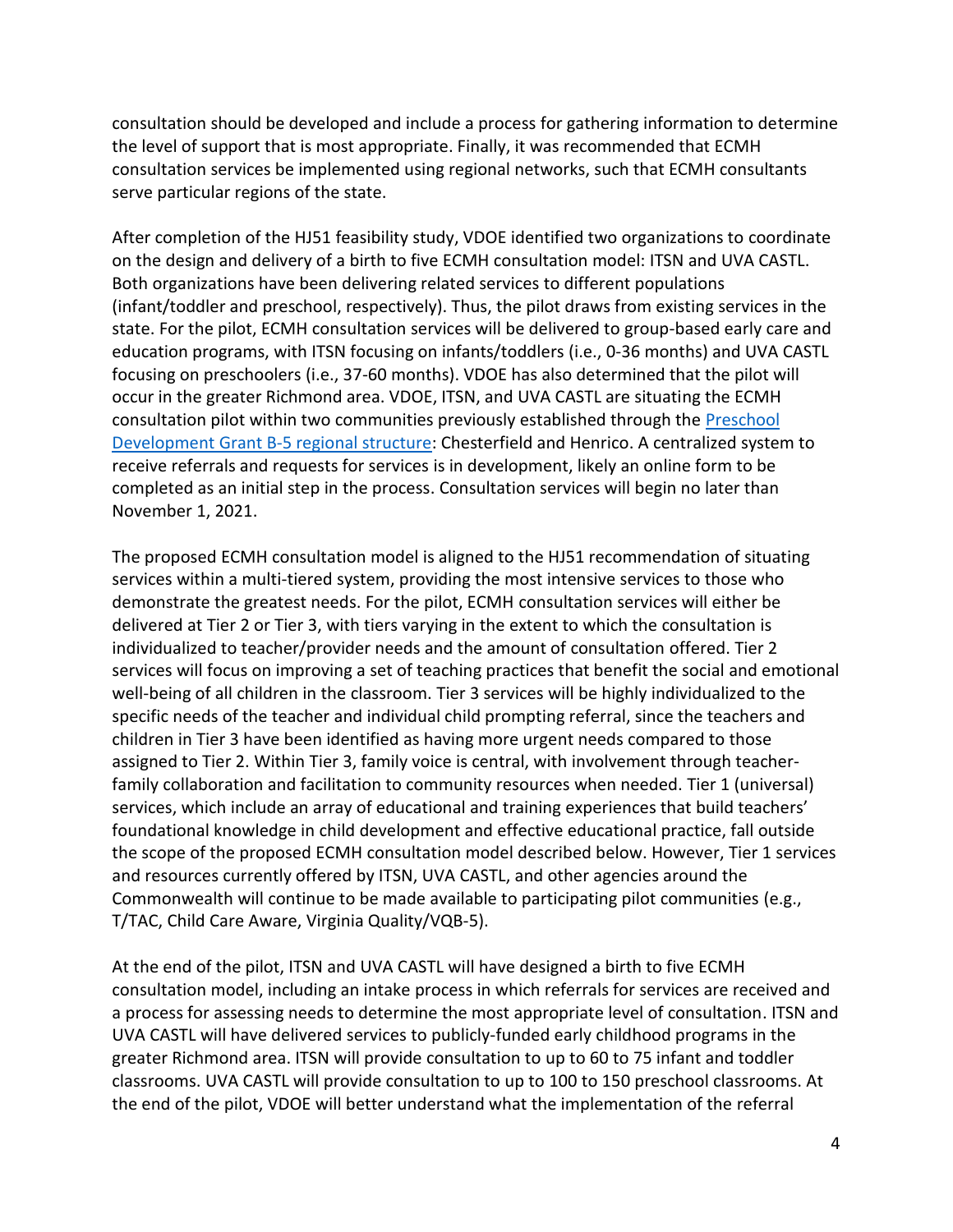processes and ECMH consultation services looks like. We will also understand what went well and what needs revision to successfully scale to a statewide model (more details provided in Area 6: Evaluating an ECMH Consultation Program). VDOE will consider opportunities for expansion to additional regions as soon as the 2022-2023 school year, potentially through continued federal relief funding. However, additional sustaining funding sources have not yet been identified.

# **Area 2: Recommendations for Building a Qualified Early Childhood Workforce, Including ECMH Consultants**

HJ51 noted the importance of building a qualified and diverse early childhood workforce across early childhood teachers, coaches, and ECMH consultants. Related to ECMH consultants, HJ51 recommended making intentional efforts to recruit and retain skilled consultants who represent the demographic characteristics of the children and families being served. Approaches could include offering stipends and scholarships to cover higher education and other training and/or offering financial incentives to retain consultants in the field. Finally, additional coursework and training related to infant and early childhood mental health should be developed at universities. One example of this is training on cultural competency, racism, and trauma, recently developed through Virginia Commonwealth University.

As part of the pilot, ITSN and UVA CASTL will hire and train new ECMH consultants, which will expand the state's ECMH consultant workforce. ITSN will hire two full time consultants, while UVA CASTL will hire one full time and six part time consultants. Recruitment and hiring are presently underway. ITSN and UVA CASTL are making efforts to recruit a diverse set of qualified ECMH consultants by conducting outreach to infant and early childhood mental health leaders in Virginia and posting positions on job boards including HBCU Connect, National Black Association of Social Workers, and NAEYC Early Childhood Career Center. Additionally, ITSN and UVA CASTL will make virtual consultation available as part of the ECMH consultation pilot which will help ensure that services are accessible to all communities in need of consultation.

At the end of the pilot, VDOE will have a better understanding of the early childhood workforce in one region of the state, including the types of roles that are needed to build out a comprehensive early childhood workforce operating within a multi-tiered system of supports. Based on this information, VDOE will be better suited to anticipate workforce needs at the state level and take actions to fill gaps of need. At the end of the pilot, VDOE will also have a better understanding of the strengths and limitations of virtual consultation and its potential role in a statewide ECMH consultation model to ensure that localities where very few ECMH consultants reside can still receive services.

#### **Area 3: Recommendations for ECMH Consultant Qualifications and Competencies**

HJ51 provided recommendations for outlining consultant qualifications and competencies. It was recommended that ECMH consultants hold a master's degree in social work, psychology, school counseling, or a related field. Additionally, consultants should have at least two years of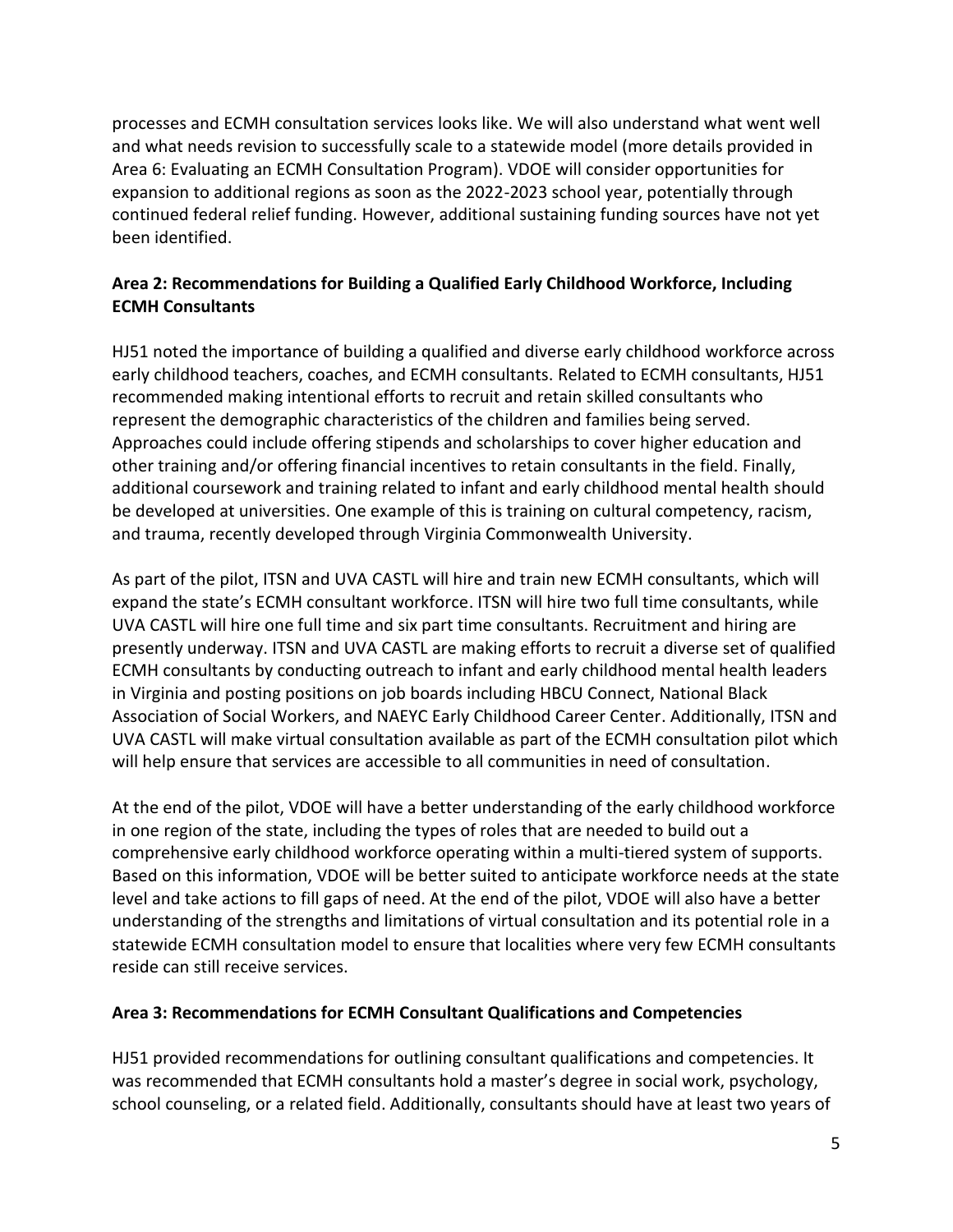relevant experience working as a mental health professional with young children and families. Alternatively, some workgroup members argued that a bachelor's degree with substantial experience and supervision by a licensed mental health provider is an adequate substitute for a graduate degree. HJ51 recommended that the Center of Excellence's Competencies for ECMH consultants should be used to guide the hiring, training, professional development, and evaluation of consultants. Finally, it was recommended to explore ways of credentialing ECMH consultants to distinguish them from other similar workforce roles with less clinical mental health expertise (e.g., coaches).

ITSN and UVA CASTL have developed ECMH consultant job descriptions that are aligned in their expectations for consultant qualifications and competencies. Qualifications include a bachelor's degree required with 2-3 years of relevant experience (master's degree preferred). Competencies include core areas outlined by the Center of Excellence, including knowledge of early childhood development, providing culturally responsive services, relationship building, and working with adults to promote reflective practice. ITSN and UVA CASTL are also coordinating to develop an initial set of training experiences for consultants and ongoing support for consultants throughout the pilot. Initial training will be delivered over approximately 2-4 weeks and will cover foundational knowledge and skills related to ECMH consultation (e.g., overview of Pyramid Model; Practice Based Coaching; Georgetown model for ECMH Consultation; topics related to diversity, equity, and inclusion in consultation; and best practices for collaborative communication, providing feedback, and conducting culturally responsive work with families). Ongoing support for ECMH consultants will entail regular individual and group support, including reflective supervision and providing feedback to consultants on their fidelity to the ECMH consultation model. Consultants will also be trained in how to administer, score, interpret, and use child and classroom data collection tools.

At the end of the pilot, VDOE will have a set of shared expectations regarding the necessary qualifications and competencies that ECMH consultants need to be successful in their role. VDOE will also have a better understanding of what initial training and ongoing supports are needed for consultants to successfully deliver the proposed birth to five ECMH consultation model in Virginia. This knowledge of consultant qualifications and the types of training experiences that are necessary will guide future efforts to hire and support consultants in a statewide model.

## **Area 4: Recommendations for Building the Infrastructure to Implement a Statewide ECMH Consultation Program**

HJ51 provided recommendations for building the infrastructure to implement an ECMH consultation program statewide. It was recommended that the ECMH consultation contract be housed within VDOE, with formalized partnerships with other relevant agencies (e.g., VDBHDS). Statewide infrastructure should be developed for coordinating and monitoring an ECMH consultation program across regions. This infrastructure should include a centralized referral system and data collection and reporting systems, all with oversight from VDOE. An advisory committee with cross-agency representation should be created to facilitate buy-in and support.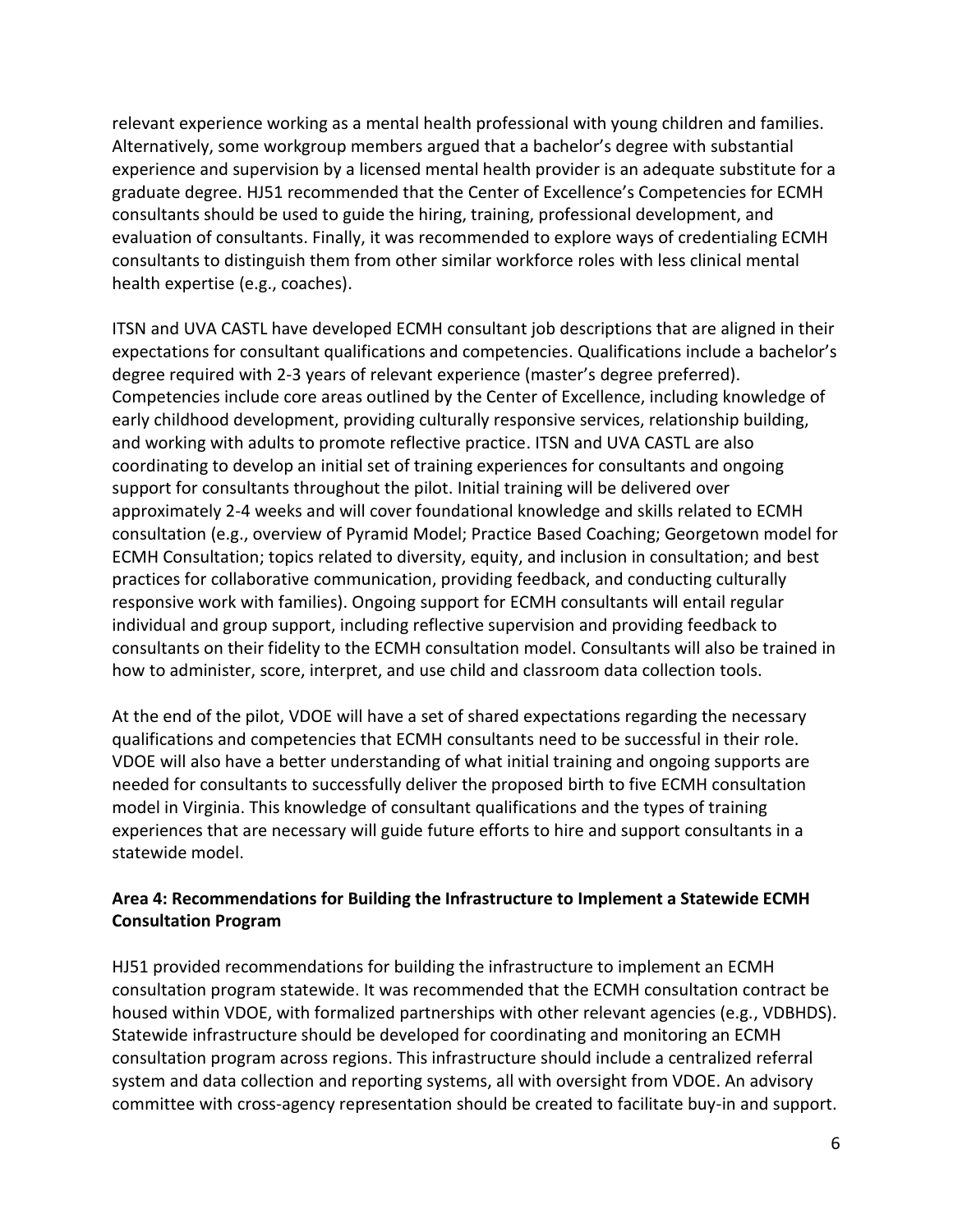Finally, the feasibility of developing a comprehensive service system for young children beyond early care and education should be explored.

VDOE is overseeing the ECMH consultation pilot during the 2021-2022 school year. VDOE developed written contracts with ITSN and UVA CASTL that outline the expectations for ECMH consultation service delivery during the pilot year. Through the pilot, VDOE and partner organizations will create a single-point-of-entry through which programs or teachers may request services or make referrals. VDOE and partner organizations will also create systems and procedures for data collection to understand implementation of the ECMH consultation program and ensure appropriate oversight. ITSN and UVA CASTL have been meeting with VDOE monthly since May 2021 and will provide regular reporting updates on the implementation of the ECMH consultation pilot to the Early Childhood Mental Health Advisory Board.

At the end of the pilot, VDOE will have developed core infrastructure within the Division of Early Childhood Care and Education and with partner agencies/organizations that will serve as the foundation for building a statewide ECMH consultation program. Specifically, the contracts between VDOE, ITSN, and UVA CASTL lay out the expectations for ECMH consultation service provision. These contracts can be modified or replicated for use with additional consultation providers in the future. Once the single-point-of-entry (i.e., central call system) has been developed for the pilot region, it can be adapted to include more regions across the state. Data collection plans and processes developed through the pilot will provide a set of expectations for the minimum data to be collected to monitor implementation and evaluate outcomes for a statewide model. Finally, VDOE and the partner organizations' engagement with the field throughout the duration of the pilot will help create buy-in from key stakeholders in Virginia that will support expansion to a statewide program.

## **Area 5: Recommendations for Funding an ECMH Consultation Program Within a Fully Implemented Pyramid Model System**

HJ51 included recommendations for funding ECMH consultation within a fully implemented multi-tiered system of supports (e.g., The Pyramid Model). The Pyramid Model is a framework of evidence-based practices provided by teachers, home visitors, coaches, behavior specialists, ECMH consultants, program leaders and others to support young children's social and emotional development and prevent challenging behavior in early childhood settings. The Pyramid Model starts with universal strategies to support all children in the classroom (i.e., Tier 1) and moves toward more targeted interventions for children who need additional support (i.e., Tier 2) or when severe and persistent challenging behaviors are present (i.e., Tier 3). At all tiers of support, all providers serving children and families must be trained to promote social and emotional development, driven by developmentally appropriate practices including nurturing and supportive interactions and trauma-informed approaches. This tiered model of support reduces the need for intensive approaches (i.e., mental health consultation) and allows the state to strategically use mental health consultation for the teachers and children who need it most. While Virginia has taken steps to provide training and support around Pyramid Model implementation, a comprehensive system of supports across Tiers 1, 2, and 3 is neither fully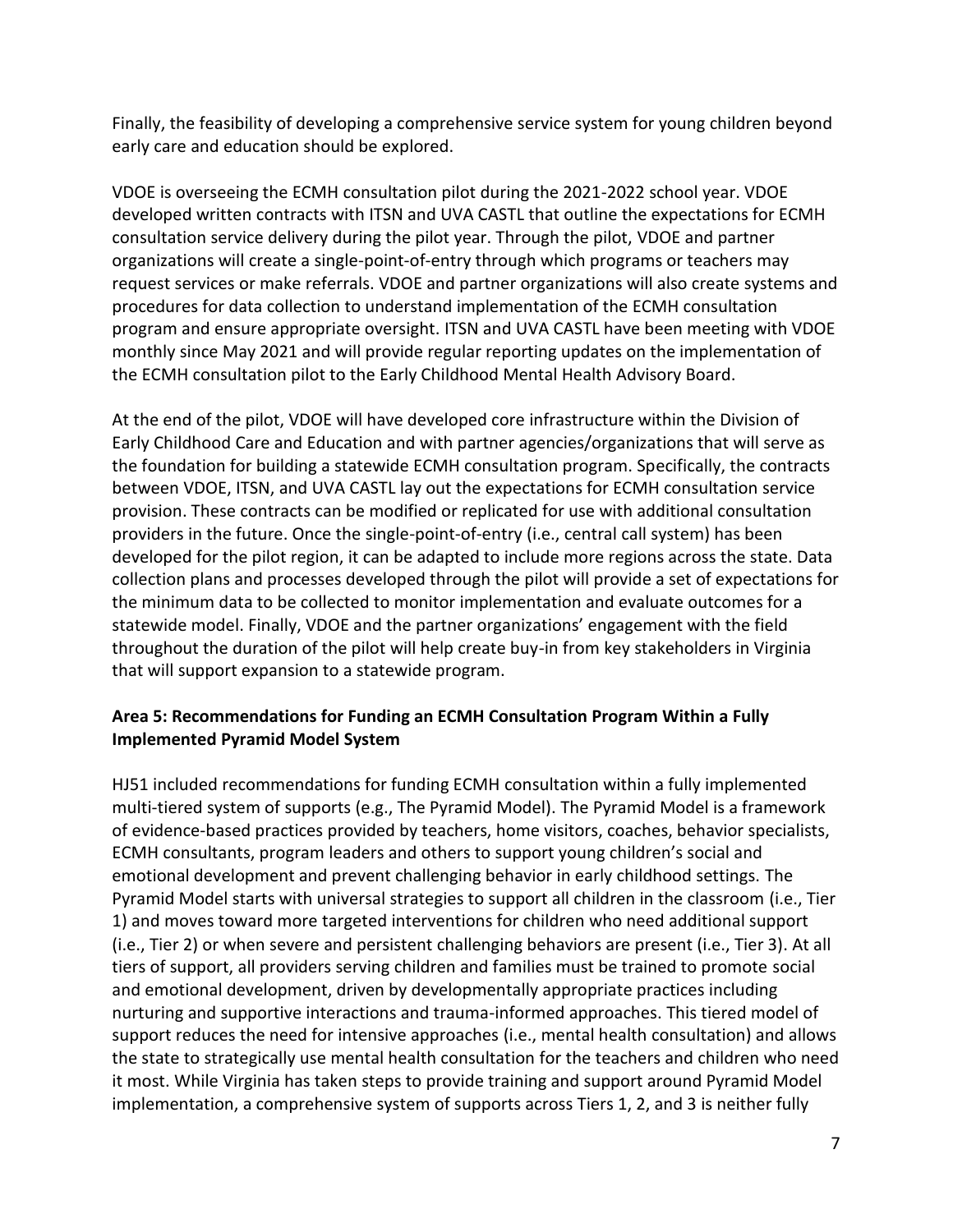funded nor implemented. Regarding funding for ECMH consultation, HJ51 recommended developing a sustainable funding mechanism that utilizes multiple funding sources, including a mix of federal and state funds.

VDOE allocated federal relief dollars from the Coronavirus Response and Relief Supplemental Appropriations (CRRSA) Act and the Governor's Emergency Education Relief (GEER) Fund to fund a pilot ECMH consultation program in 2021-2022. As part of the pilot, ITSN and UVA CASTL will collect information about the set of services that early childhood programs and teachers are accessing to better understand the extent to which the Pyramid Model is currently being funded and implemented across the state. The VDOE may also engage with the Pyramid Model Consortium, an organization that served as national experts for HJ51, to advance Pyramid Model funding and implementation in Virginia.

At the end of the pilot, VDOE will have a better understanding of the amount of funds that would be necessary to adequately financially support a statewide ECMH consultation model and how to develop a sustainable funding mechanism for ECMH consultation services. VDOE will also understand the current state of Pyramid Model implementation in Virginia, including where gaps in services exist at Tiers 1 and 2 of the Pyramid. This knowledge will help the state more strategically invest in services that are additive, rather than duplicative, when building out a statewide system of supports.

## **Area 6: Recommendations for Evaluating the Impact of an ECMH Consultation Program**

HJ51 recommended requiring that an ECMH consultation program be evaluated. This evaluation should include both implementation and outcome data collected from multiple sources and systems (e.g., programs, teachers, families). Families should have a central voice in the evaluation of the system. Finally, data should be made available to the public.

ITSN and UVA CASTL will conduct an evaluation of the ECMH consultation pilot activities in 2021-2022. The evaluation will address the following overarching questions:

- 1. What did implementation of the ECMH consultation model look like? Was it delivered as intended?
- 2. To what extent do teacher and child outcomes change over the course of consultation?

To address these questions, and in alignment with recommendations in HJ51, ITSN and UVA CASTL will collect different types of data (i.e., quantitative, qualitative) from various sources (i.e., teachers, consultants, families, administrative). Implementation data to be collected include the dosage of consultation cycles, the content or aims of the consultation, consultants' fidelity to the model, teacher/provider responsiveness to consultation, and families' experiences with consultation services. To evaluate change over the course of ECMH consultation, ITSN and UVA CASTL will collect pre- and post-data on teacher and child outcomes that are expected to change due to participation in the ECMH consultation model. From these data, we will be able to determine whether the difference in outcomes from pre- to postconsultation is statistically significant (i.e., significantly different from no change); however, we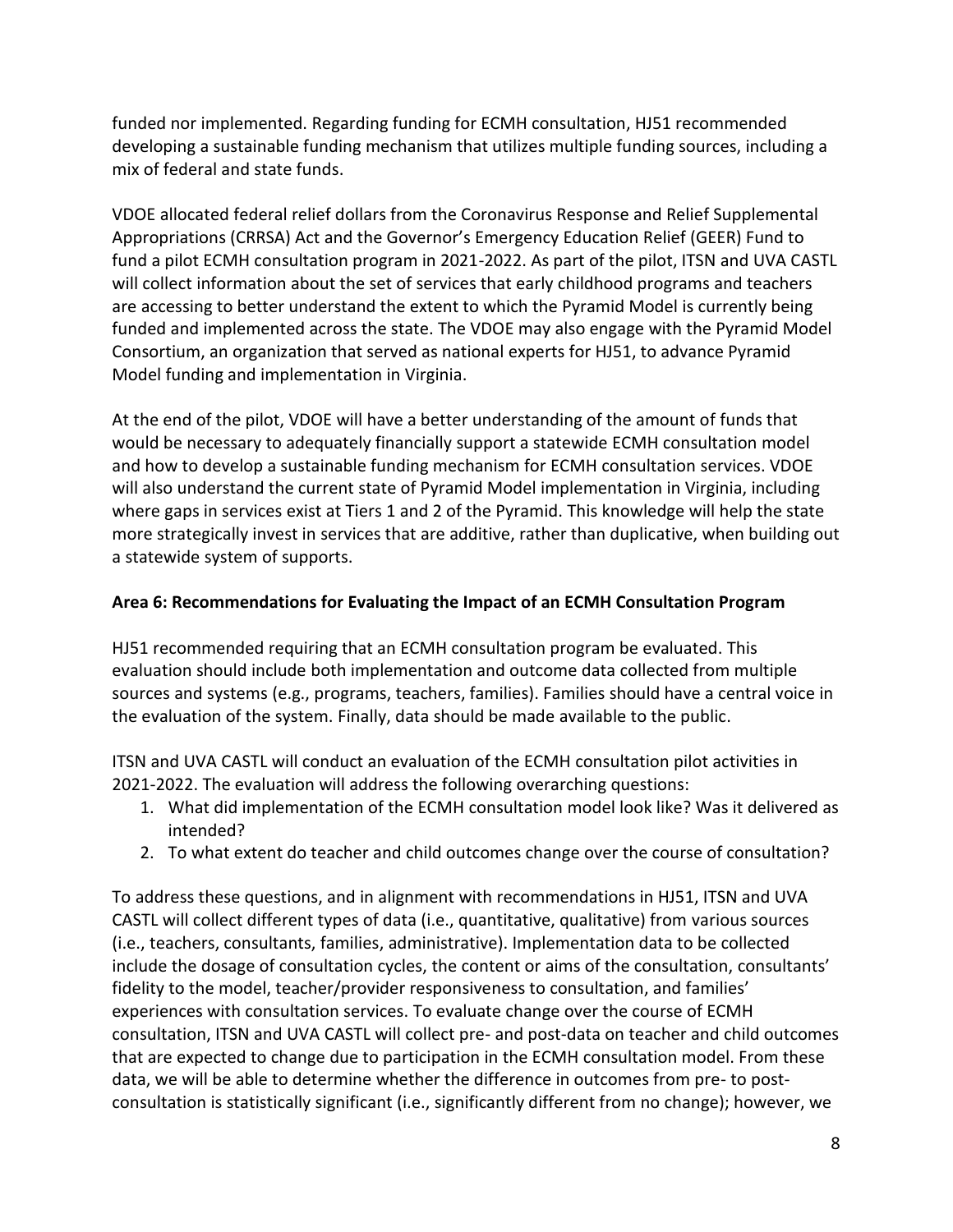will not be able to isolate ECMH consultation as the *cause* of this difference, since we are not randomizing teachers/children into either a treatment or control group. Child outcome data include social-emotional and behavioral skills, while teacher outcome data include implementation of social-emotional learning practices. For children at risk of expulsion, we will also track children's placement outcomes at the end of consultation (e.g., remain in program in classroom, remain in program but change classroom, removed temporarily from classroom, removed permanently from classroom, no longer at this center/facility [family withdrew]).

At the end of the pilot, VDOE will understand both the successes and challenges of the ECMH consultation model. VDOE can then use this information to make modifications to the services that are provided as part of the program and to the systems and procedures in place to support implementation and evaluation of the services. ITSN and UVA CASTL will report on the following at the end of the pilot:

- Extent to which ECMH consultation services are utilized by publicly-funded programs birth to five (e.g., uptake numbers; demographics of programs, teachers, and children referred)
- How many programs/teachers/providers show a need for higher-intensity services (Tier 3 individualized consultation) versus lower-intensity services (Tier 2 coaching on socialemotional learning topics)
- Extent to which services were delivered as intended (e.g., amount of consultation cycles)
- How much and what kinds of training and supervision are needed for consultants to deliver services with high fidelity
- Areas of need for providers/teachers (as shown by classroom observation data) and topics of consultation aligned to address those needs
- Whether programs/teachers/providers found the services beneficial for supporting children's behavior in group settings
- Whether children's behavior and social-emotional skills improved from pre- to postconsultation
- Family experiences with the consultation services
- If child was at risk for suspension/expulsion, what was the ultimate placement decision (e.g., remain in program and classroom, remain in program but change classroom, temporarily removed from program, permanently removed from program, etc.)
- Issues of equity related to consultation (e.g., demographics of educators and children referred for services; whether perceived satisfaction with services and benefits are felt equally across all educators and children)

At the end of the pilot, VDOE will be able to describe the kinds of data that should be collected as part of a statewide ECMH consultation program to continually assess the success of the program. We will also know more about statewide data collection efforts that can be leveraged and accessed by the ECMH consultation team (e.g., LinkB-5, Virginia Kindergarten Readiness Program), so that data collection is not duplicative across VDOE projects. Additionally, the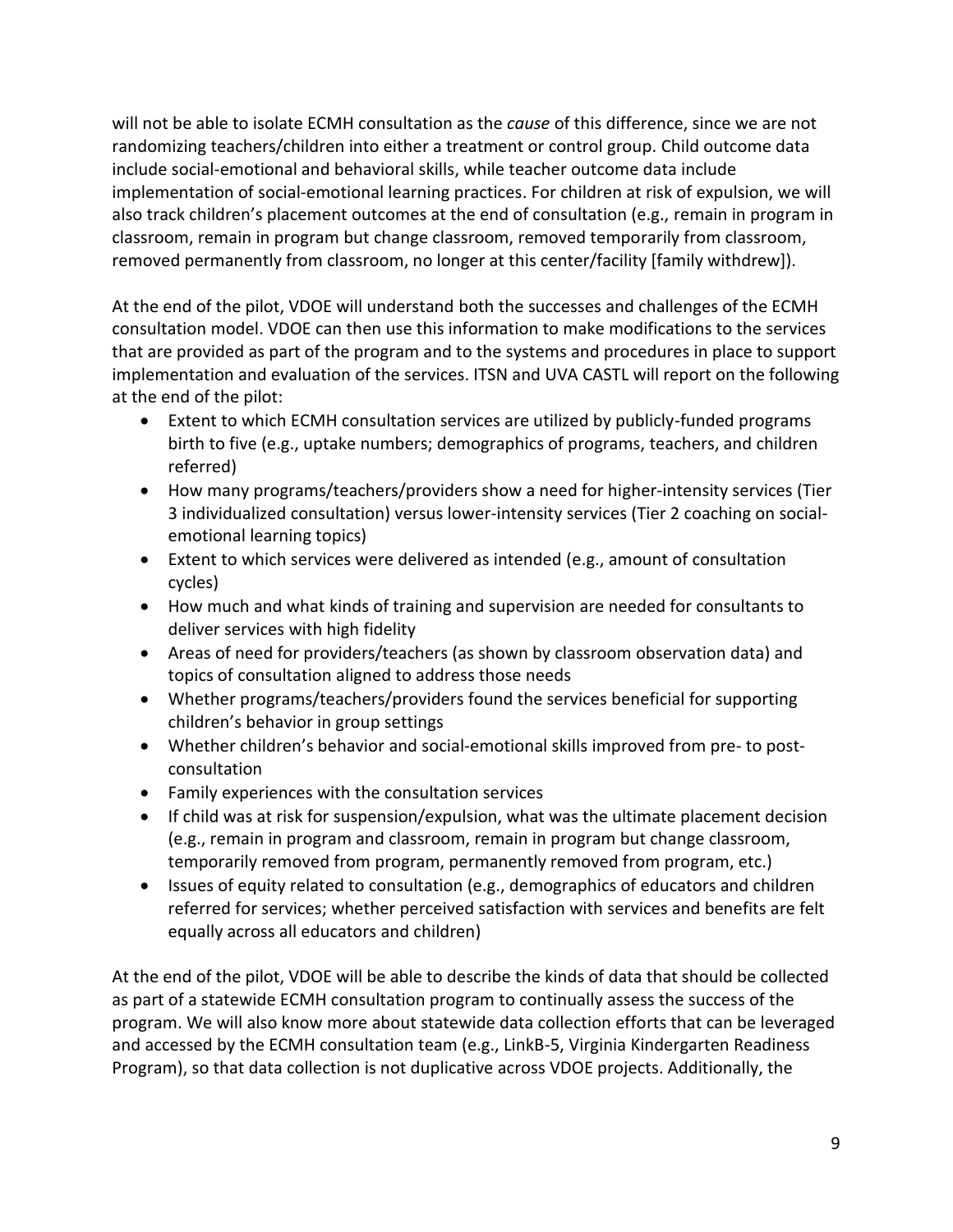measures and data collection procedures that are employed in the pilot will provide guidance for an evaluation of a statewide ECMH consultation program.

# **Additional Legislative, Regulatory, and Budgetary Actions Needed to Implement Recommendations in HJ51**

Substantial and continued investments are needed from the state to sustain and expand upon the ECMH consultation pilot being developed and implemented this year, as the current funding mechanism for the pilot is not sustainable long-term. The 2021-2022 ECMH consultation program will lay the groundwork for infrastructure and provide accurate cost estimates for high-quality intervention services. However, the funding provided for this oneyear pilot (\$1.6 Million across the two providers) will only provide services for one region of the state.

Further, completing all recommendations included in HJ51 will require significant investments beyond that of the ECMH consultation pilot, including those necessary to support workforce training and infrastructure development. Additional state investments are needed to reduce barriers to entry among potential ECMH consultants and promote retention once in the workforce, particularly for underrepresented groups and first-generation college graduates. Funding is also needed to coordinate prevention and promotion efforts at Tiers 1 and 2 of the Pyramid Model, so ECMH consultation is used strategically as a more intensive approach for supporting for early childhood programs within a statewide multi-tiered system of support.

As the ECMH consultation program expands beyond the initial pilot region and scope of approximately 200 classrooms, further investments are also needed to strengthen the state's infrastructure related to ECMH consultation. For example, staff will be needed to coordinate, monitor implementation, and provide oversight of the ECMH consultation program, and a statewide data system will be needed for collection and management of ECMH consultationrelated data. With the support of state collaborators—including VDBHDS, whose Early Childhood Mental Health Initiative complements the work of the pilot—VDOE will conduct further study of effective funding models that could support these areas of need; the Zero to Three financing group is one avenue of such support. The VDOE/VDBHDS collaboration (via the Early Childhood Mental Health Initiative) is facilitated by a new ECMH state coordinator who is focused on children ages birth to six.

Consistent with other states that have adopted ECMH consultation models, the General Assembly may wish to commit state funds to expand to an additional region(s) to continue building statewide capacity, determining ECHM consultant workforce needs, and evaluating the most efficient processes for scaling to a comprehensive and statewide model. In response to the disparate impact of the COVID-19 pandemic on disadvantaged children and families, the General Assembly may wish to prioritize access to an ECMH consultation program for the most under-resourced children attending early care and education programs.